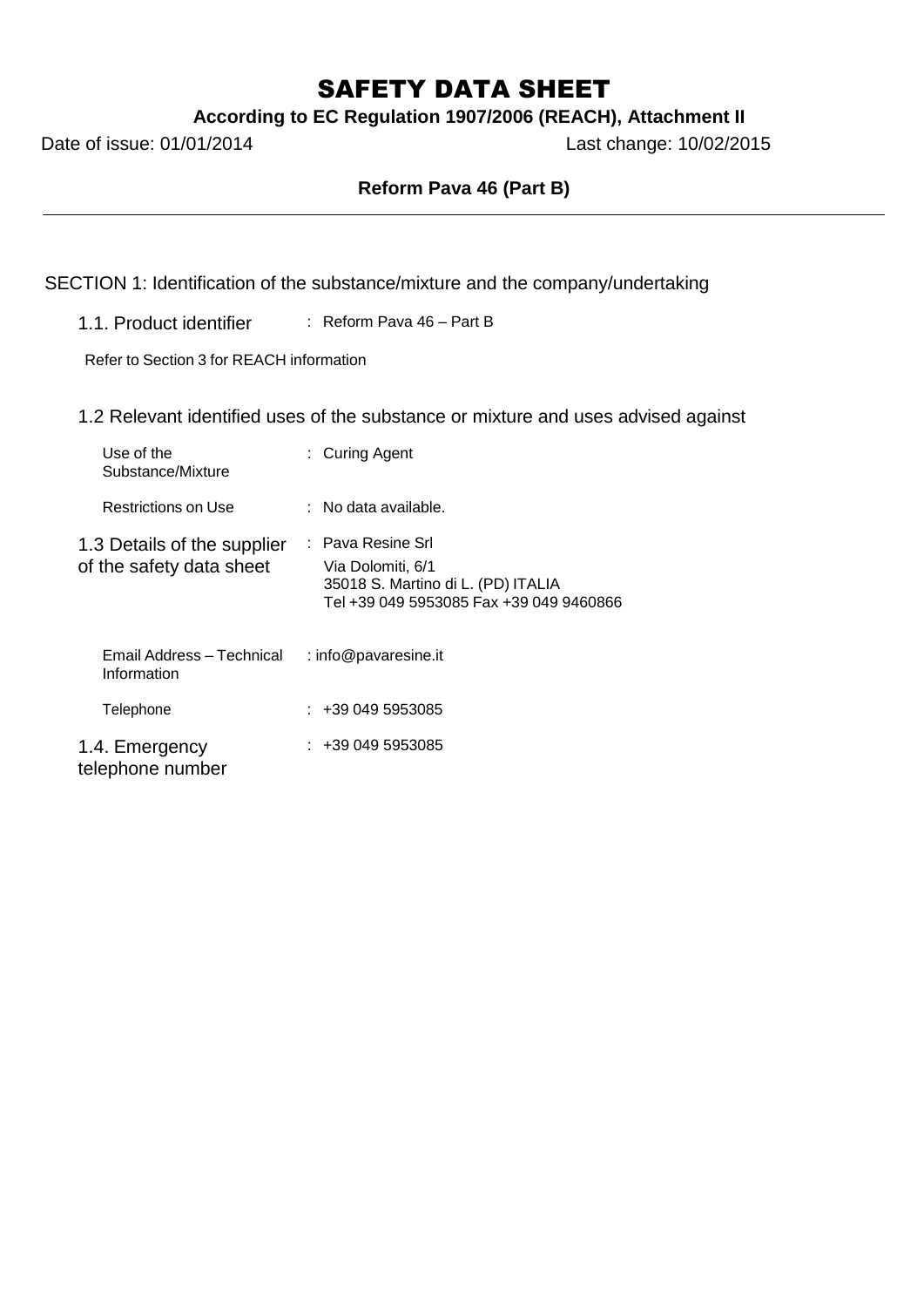# SECTION 2: Hazards identification

- 2.1 Classification according to Regulation 1272/2008 (CLP) Serious Eye Damage - Category 1 H318:Causes serious eye damage.
- 2.2. Label Elements according to Regulation 1272/2008 (CLP)

Hazard pictograms/symbols



Signal Word: Danger

Hazard Statements:

H318:Causes serious eye damage.

#### Precautionary Statements:

| Prevention | : P280a: Wear protective gloves and eye/face protection.                                                                                                                                                    |
|------------|-------------------------------------------------------------------------------------------------------------------------------------------------------------------------------------------------------------|
| Response   | : P305+P351+P338 : IF IN EYES: Rinse cautiously with water for several<br>minutes. Remove contact lenses, if present and easy to do. Continue<br>rinsing.<br>P310: Immediately call a POISON CENTRE/doctor. |

## 2.3 Other Hazards

Severe eye irritant. Mild respiratory tract irritant. Mild skin irritant. Risk of serious damage to eyes. Corrosive to eyes.

# SECTION 3: Composition/information on ingredients

Substance/Mixture : Mixture

| Components | EINECS/ELINCS | CAS Number | Concentration |
|------------|---------------|------------|---------------|
|            | Number        |            |               |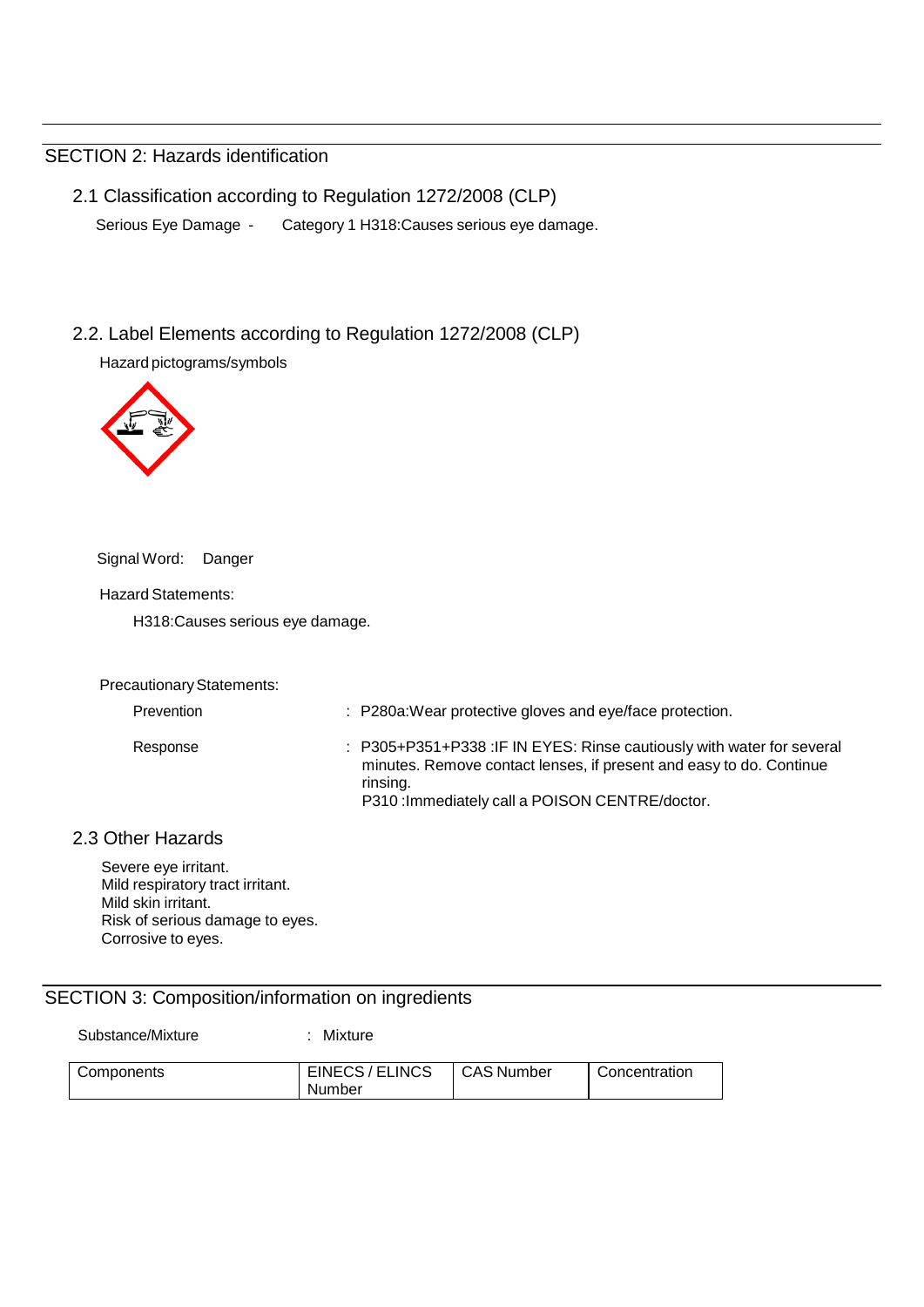| Decanedioic acid, compds. w/<br>1,3-benzenedimethanamine-bi<br>s a-deta glyc ph et rx<br>prod-epic-form-propylene-oxid<br>e-teta pol | Not Available        | 260549-92-6 | $20\% - 50\%$ |  |
|--------------------------------------------------------------------------------------------------------------------------------------|----------------------|-------------|---------------|--|
| Components                                                                                                                           | Classification (CLP) |             | REACH Reg. #  |  |
|                                                                                                                                      |                      |             |               |  |

| <b>UUITIUUITUITI</b>          | UIQOOIIIUQUUI I ULI | $11L$ $N$ $11R$ $V$ $V$ $I$ $I$ $R$ |
|-------------------------------|---------------------|-------------------------------------|
| Decanedioic acid, compds. w/  | Eye Dam. $1$ ; H318 |                                     |
| 1,3-benzenedimethanamine-bi   |                     |                                     |
| s a-deta glyc ph et rx        |                     |                                     |
| prod-epic-form-propylene-oxid |                     |                                     |
| e-teta pol                    |                     |                                     |

If REACH registration numbers do not appear the substance is either exempt from registration, does not meet the minimum volume threshold for registration, or the registration date has not yet come due. Refer to section 16 for full text of each relevant R-phrase and H-phrases.

CHEMICAL FAMILY: Polyamine Epoxy Resin Adduct Emulsion.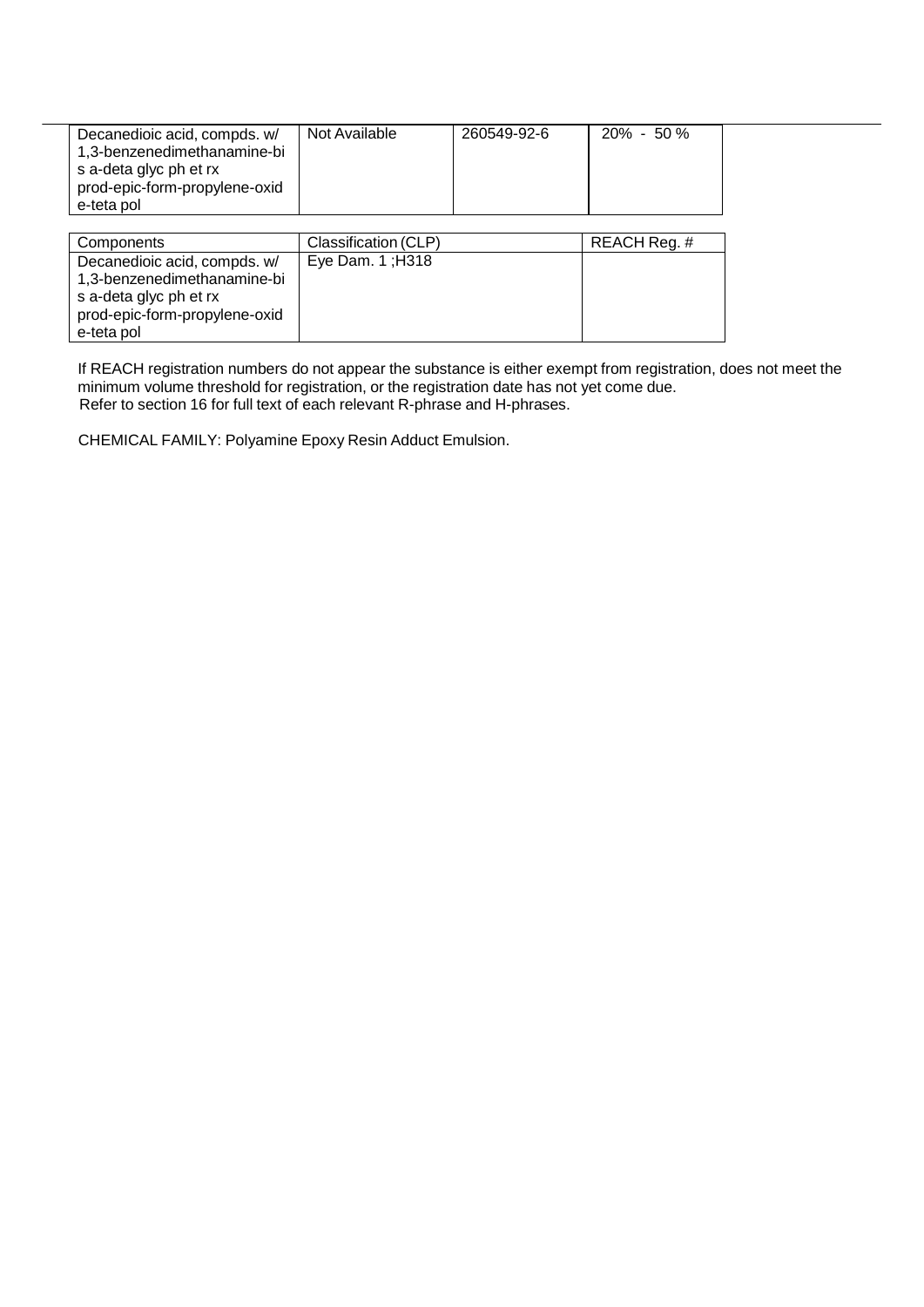### SECTION 4: First aid measures

- 4.1 Description of first aid measures<br>General advice : Seek n : Seek medical advice. If breathing has stopped or is labored, give assisted respirations. Supplemental oxygen may be indicated. If the heart has stopped, trained personnel should begin cardiopulmonary resuscitation immediately. Eye contact : Immediate medical attention is required. Rinse immediately with plenty of water also under the eyelids for at least 20 minutes. Remove contact lenses. Care
	- should be taken not to rinse contaminated wa ter into the unaffected eye. Rinse immediately with plenty of water also under the eyelids for at least 20 minutes. Remove contact lenses. Skin contact **in the Contaminated containing and shoes immediately.** Wash contaminated clothing before re-use. Remove contaminated clothing. Drench affected area with water for at least 15 minutes. Wash off immediately with plenty of water for at least 20 minutes. Immediately remove contaminated clothing, and any extraneous chemical, if possible to do so without delay. Ingestion : Never give anything by mouth to an unconscious person. If a person vomits when lying on his back, place him in the recovery position. Prevent aspiration of vomit. Turn victim's head to the side.
	- Inhalation : If breathing has stopped or is labored, give assisted respirations. Supplemental oxygen may be indicated. If the heart has stopped, trained personnel should begin cardiopulmonary resuscitation immediately. Move to fresh air.
- 4.2 Most important symptoms and effects, both acute and delayed Symptoms : Repeated and/or prolonged exposure to low concentrations of vapors and/or aerosols may cause: Sore throat.
- 4.3 Indication of any immediate medical attention and special treatment needed No data available.

### SECTION 5: Fire-fighting measures

| 5.1 Extinguishing media<br>Suitable extinguishing media              | : Alcohol-resistant foam.Carbon dioxide (CO2).<br>Dry chemical.<br>Dry sand.<br>Limestone powder.                                                                                                        |
|----------------------------------------------------------------------|----------------------------------------------------------------------------------------------------------------------------------------------------------------------------------------------------------|
| Extinguishing media which<br>must not be used for safety<br>reasons. | $:$ No data available.                                                                                                                                                                                   |
| 5.2 Special hazards<br>arising from the                              | Incomplete combustion may form carbon monoxide. May generate ammonia<br>gas. May generate toxic nitrogen oxide gases. Burning produces noxious and<br>toxic fumes. Downwind personnel must be evacuated. |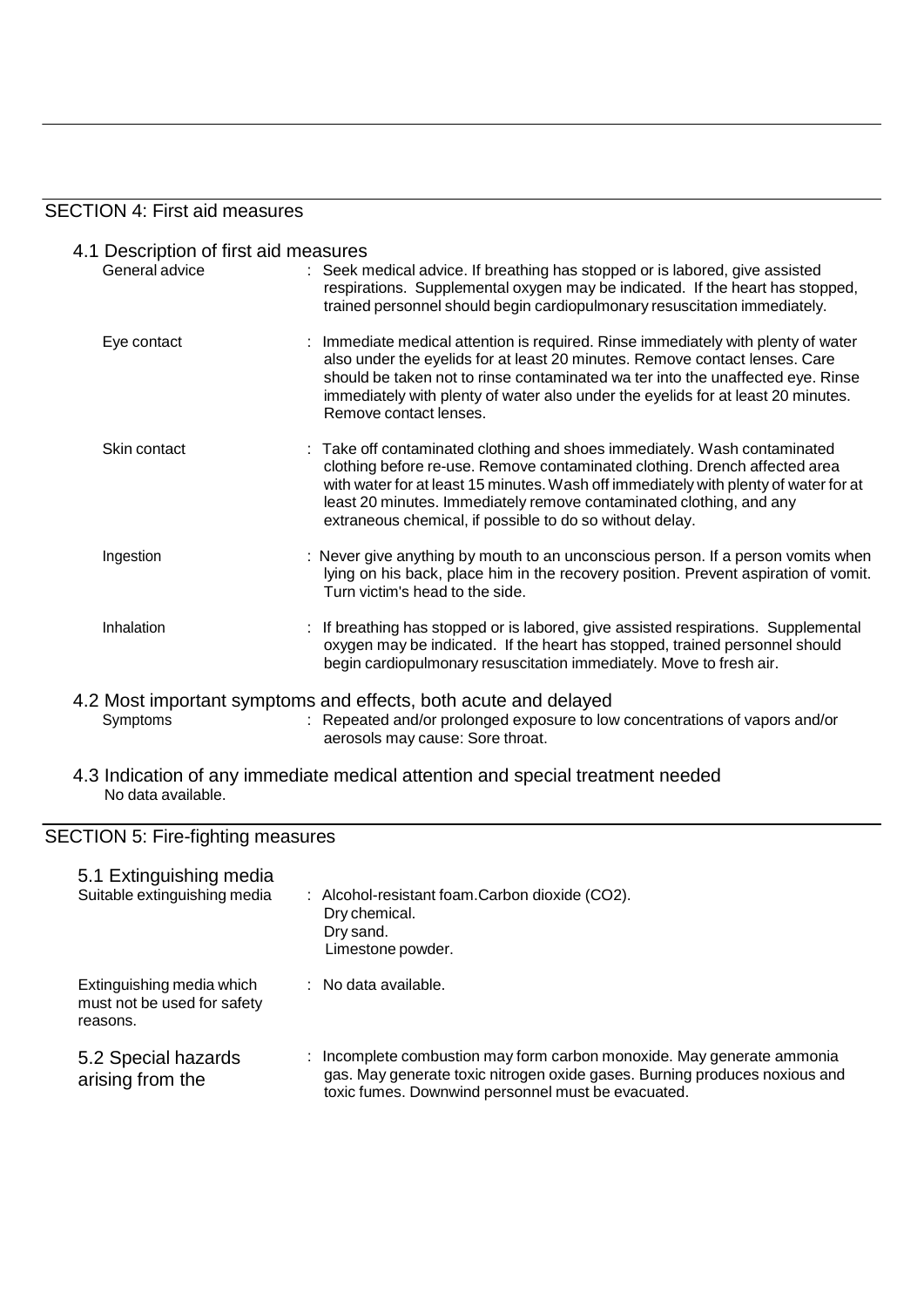substance or mixture

| 5.3 Advice for fire-fighters | Avoid contact with the skin. A face shield should be worn. Use personal<br>protective equipment. Wear self contained breathing apparatus for fire fighting if<br>necessary.                          |
|------------------------------|------------------------------------------------------------------------------------------------------------------------------------------------------------------------------------------------------|
| Further information          | : Do not allow run-off from fire fighting to enter drains or water courses., Fire<br>residues and contaminated fire extinguishing water must be disposed of in<br>accordance with local regulations. |

## SECTION 6: Accidental release measures

| 6.1 Personal precautions,<br>protective equipment and<br>emergency procedures | Wear suitable protective clothing, gloves and eye/face protection. Use<br>self-contained breathing apparatus and chemically protective clothing. Evacuate<br>personnel to safe areas.                                                                                                 |
|-------------------------------------------------------------------------------|---------------------------------------------------------------------------------------------------------------------------------------------------------------------------------------------------------------------------------------------------------------------------------------|
| 6.2 Environmental<br>precautions                                              | : Try to prevent the material from entering drains or water courses. Do not flush<br>into surface water or sanitary sewer system. Construct a dike to prevent<br>spreading.                                                                                                           |
| 6.3 Methods and material<br>for containment and<br>cleaning up                | : Collect run-off water and transfer to drums or ta nks for later disposal. Full face<br>shield with goggles underneath. Contact Air Products' Emergency Response<br>Center for advice. Approach suspected leak areas with caution. Place in<br>appropriate chemical waste container. |
| Additional advice                                                             | : Full face shield with goggles underneath. Open enclosed spaces to outside<br>atmosphere. If possible, stop flow of product.                                                                                                                                                         |
| 6.4 Reference to Other<br>Sections                                            | $\therefore$ For more information refer to Sections 8 & 13                                                                                                                                                                                                                            |

# SECTION 7: Handling and storage

#### 7.1 Precautions for safe handling

Emergency showers and eye wash stations should be readily accessible. Adhere to work practice rules established by government regulations. Use only in well-ventilated areas. Avoid contact with eyes. Avoid breathing vapors and/or aerosols. Use personal protective equipment. When using, do not eat, drink or smoke.

### 7.2 Conditions for safe storage, including any incompatibilities

Product may partially freeze with extended exposure to cold temperatures, resulting in crystallization, haziness or separation. If this occurs, product should be warmed to 100-140°F (38-60°C) for one hour and stirred until clear. Do not store near acids. Keep containers tightly closed in a dry, cool and well-ventilated place.

### 7.3 Specific end use(s)

Refer to section 1 or the extended SDS if applicable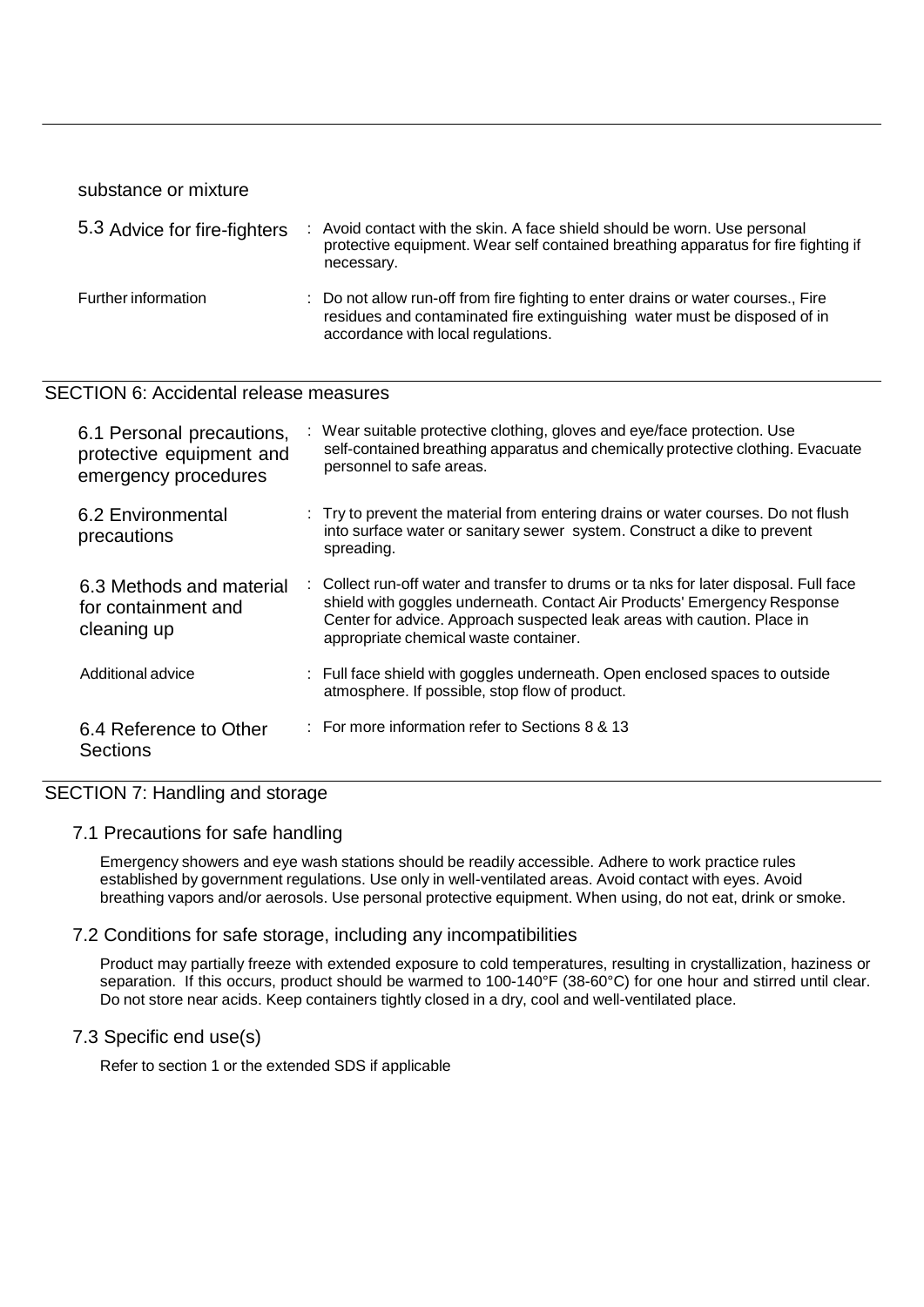# SECTION 8: Exposure controls / personal protection

### 8.1 Control parameters

If applicable, refer to the extended section of the SDS for further information on CSA.

#### 8.2 Exposure controls

#### Engineering measures

Provide readily accessible eye wash stations and safety showers. Provide natural or explosion-proof ventilation adequate to ensure concentrations are kept below exposure limits.

#### Personal protective equipment

| Respiratory protection                             | Keep self contained breathing apparatus readily available for emergency use. In<br>atmospheres where the material is sprayed, workers should avoid contact with<br>aerosols containing the Curing Agent through proper engineering controls such<br>as exhaust ventilation and/or proper protective equipment such as full-face<br>air-supplied respirators, gloves and full body protective clothing. Wear<br>appropriate respirator when ventilation is inadequate. |
|----------------------------------------------------|-----------------------------------------------------------------------------------------------------------------------------------------------------------------------------------------------------------------------------------------------------------------------------------------------------------------------------------------------------------------------------------------------------------------------------------------------------------------------|
| Hand protection                                    | : Chemical-resistant, impervious gloves complying with an approved standard<br>should be worn at all times when handling chemical products if a risk assessment<br>indicates this is necessary.<br>Nitrile rubber.<br>In emergency situations, wear impermeable gloves with cuffs to prevent spread                                                                                                                                                                   |
|                                                    | of material to area above the wrists.<br>Butyl-rubber<br>Nitrile rubber.<br>Neoprene gloves.                                                                                                                                                                                                                                                                                                                                                                          |
| Eye/face Protection                                | : Where there is the potential for exposure, chemical splash-proof goggles and a<br>face shield must be worn. Other individuals working in the vicinity of this material<br>where exposure can occur should also be fitted with chemical splash goggles.<br>Workers should not contact their eyes or skin with hands contaminated with the<br>Curing Agent.                                                                                                           |
| Skin and body protection                           | : Long sleeve shirts and trousers without cuffs.                                                                                                                                                                                                                                                                                                                                                                                                                      |
| Environmental exposure<br>controls                 | : Try to prevent the material from entering drains or water courses. Do not flush<br>into surface water or sanitary sewer system.                                                                                                                                                                                                                                                                                                                                     |
| Special instructions for<br>protection and hygiene | : Discard contaminated leather articles. Wash hands at the end of each workshift<br>and before eating, smoking or using the toilet. Provide readily accessible eye<br>wash stations and safety showers.                                                                                                                                                                                                                                                               |
| <b>Environmental Exposure</b><br>Controls          | If applicable, refer to the extended section of the SDS for further information on<br>CSA.                                                                                                                                                                                                                                                                                                                                                                            |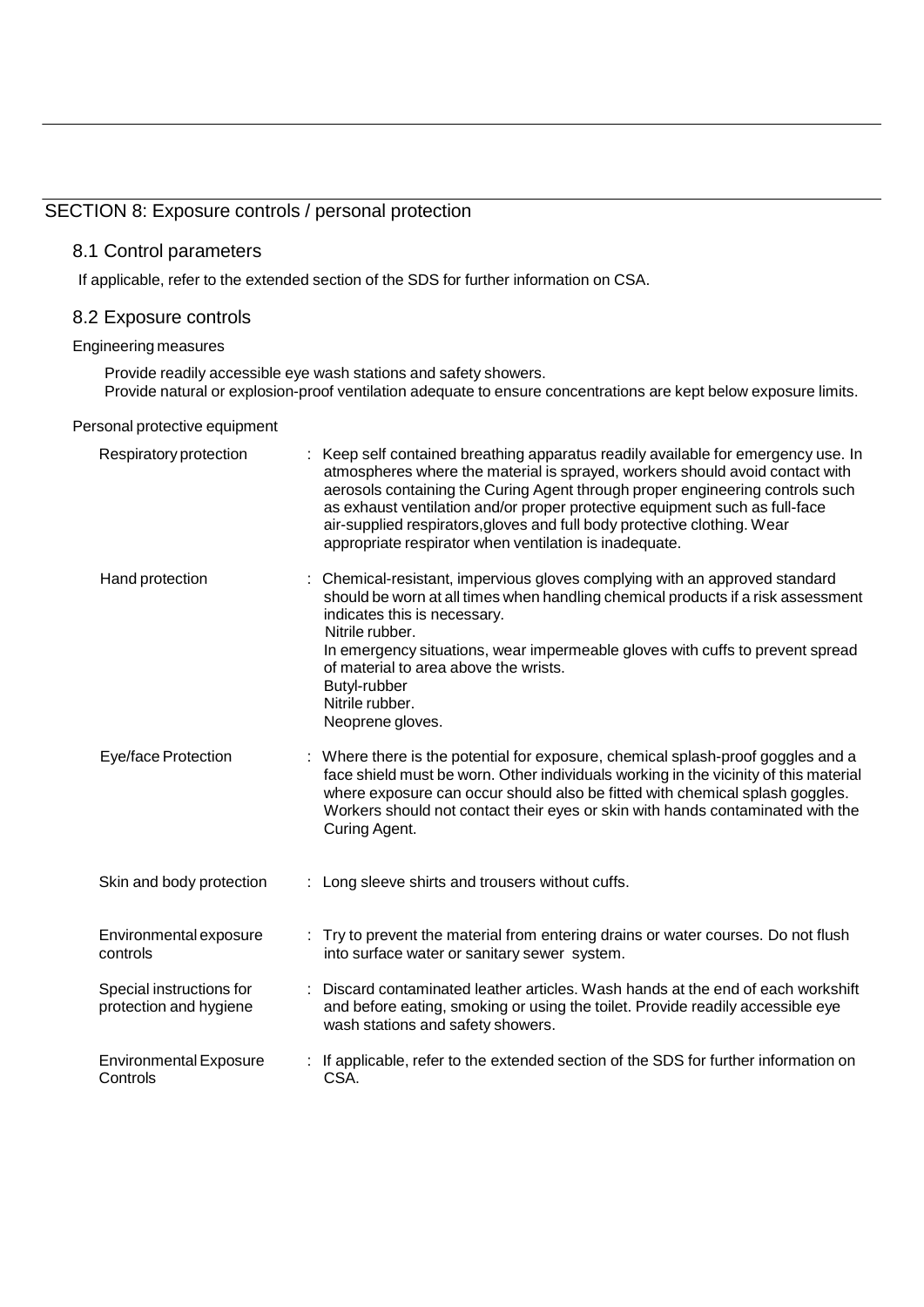# SECTION 9: Physical and chemical properties

| 9.1 Information on basic physical and chemical properties                        |                                              |
|----------------------------------------------------------------------------------|----------------------------------------------|
| (a/b) Physical state/Colour                                                      | : Viscous. Yellow.                           |
| (c) Odour                                                                        | : Ammoniacal.                                |
| (d) Density                                                                      | : 1.1 g/cm3 (68.671 lb/ft3) at 21 °C (70 °F) |
| (e) Relative Density                                                             | : 1.1 (water = 1)                            |
| (f) Melting point / freezing point $: < 32 \text{ }^{\circ}F$ (< 0 $^{\circ}C$ ) |                                              |
| (g) Boiling point/range                                                          | : > 212 °F (> 100 °C)                        |
| (h) Vapor pressure                                                               | : No data available.                         |
| (i) Water solubility<br>(j) Partition coefficient<br>(n-octanol/water)           | : No data available.<br>: No data available. |
| $(k)$ pH                                                                         | : 9.2                                        |
| (I) Viscosity                                                                    | : 7,500 mPa.s at 68 °F (20 °C)               |
| (m) Particle characteristics                                                     | : No data available.                         |
| (n) Lower and upper explosion : Not applicable.<br>/ flammability limits         |                                              |
| (o) Flash point                                                                  | : > 212 °F (> 100 °C)                        |
| (p) Autoignition temperature                                                     | : No data available.                         |
| (q) Decomposition<br>temperature                                                 | : No data available.                         |
| 9.2. Other information<br><b>Explosive properties</b>                            | : No data available.                         |
| Oxidizing properties                                                             | No data available.                           |
| Odor threshold                                                                   | No data available.                           |
| Evaporation rate                                                                 | No data available.                           |
| Flammability (solid, gas)                                                        | Not applicable.                              |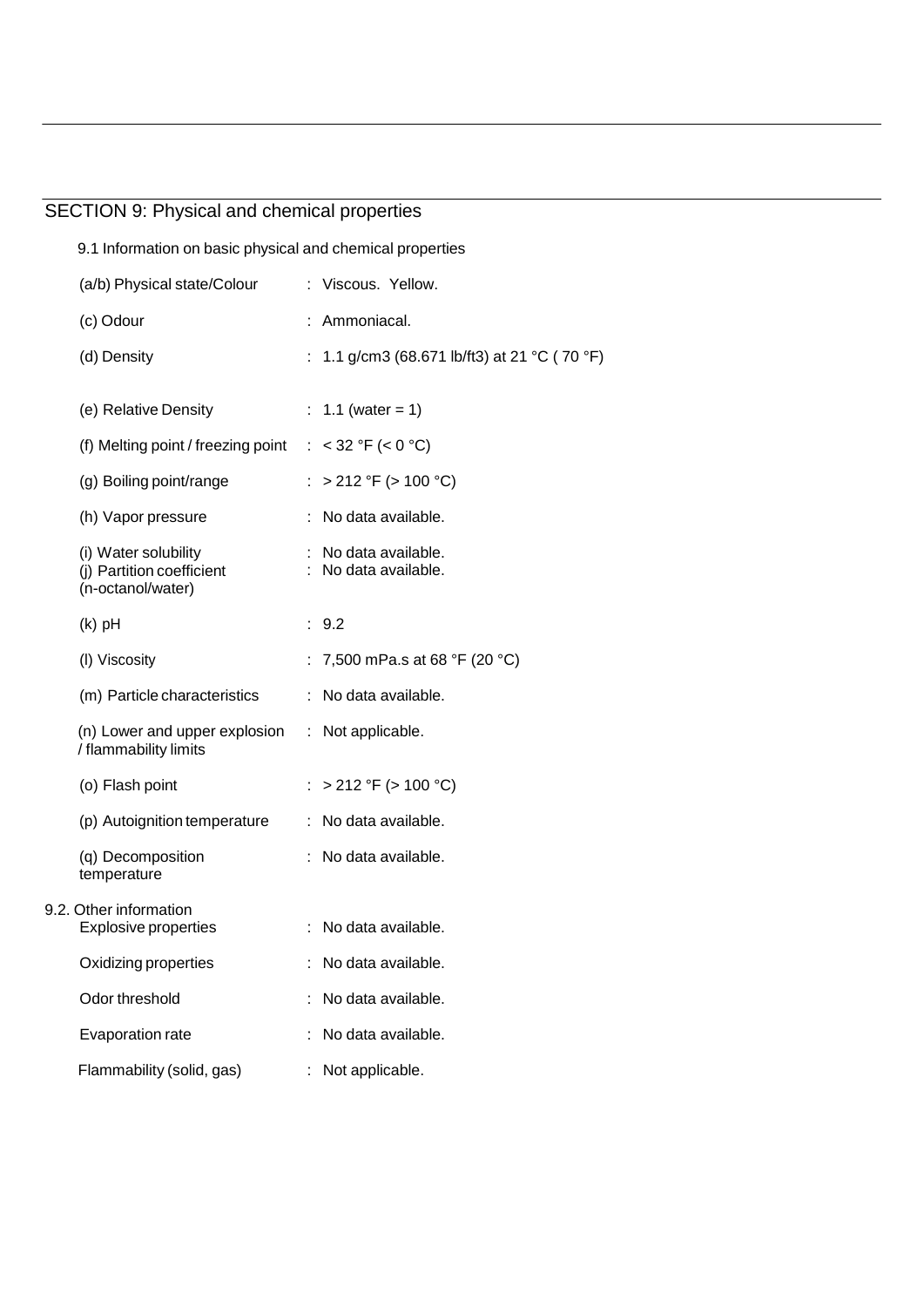Relative vapor density : Not applicable.

SECTION 10: Stability and reactivity

| 10.1 Reactivity                             | : Refer to possibility of hazardous reactions and/or incompatible materials<br>sections.                                                                                                                                           |
|---------------------------------------------|------------------------------------------------------------------------------------------------------------------------------------------------------------------------------------------------------------------------------------|
| 10.2. Chemical stability                    | : Stable under normal conditions.                                                                                                                                                                                                  |
| 10.3. Possibility of hazardous<br>reactions | : No data available.                                                                                                                                                                                                               |
| 10.4. Conditions to avoid                   | $:$ No data available.                                                                                                                                                                                                             |
| 10.5. Incompatible materials                | : Organic acids (i.e. acetic acid, citric acid etc.).<br>Mineral acids.<br>Sodium hypochlorite.<br>Reaction with peroxides may result in violent decomposition of peroxide possibly<br>creating an explosion.<br>Oxidizing agents. |
| 10.6 Hazardous<br>decomposition products    | : Nitric acid.<br>Ammonia<br>Nitrogen oxides (NOx).<br>Nitrogen oxide can react with water vapors to form corrosive nitric acid.<br>Carbon monoxide.<br>Carbon dioxide (CO2).                                                      |

# SECTION 11: Toxicological information

# 11.1 Information on toxicological effects

## Likely routes of exposure

| Effects on Eye     | Severe eye irritation. Causes eye burns.                                                                                                                                                                        |
|--------------------|-----------------------------------------------------------------------------------------------------------------------------------------------------------------------------------------------------------------|
| Effects on Skin    | Mild skin irritation.                                                                                                                                                                                           |
| Inhalation Effects | Harmful if inhaled and may cause delayed lung injury. May cause nose,<br>throat, and lung irritation. Inhalation of vapors and/or aerosols in high<br>concentration may cause irritation of respiratory system. |
| Ingestion Effects  | No data available.                                                                                                                                                                                              |
| Symptoms           | Repeated and/or prolonged exposure to low concentrations of vapors and/or<br>aerosols may cause: Sore throat.                                                                                                   |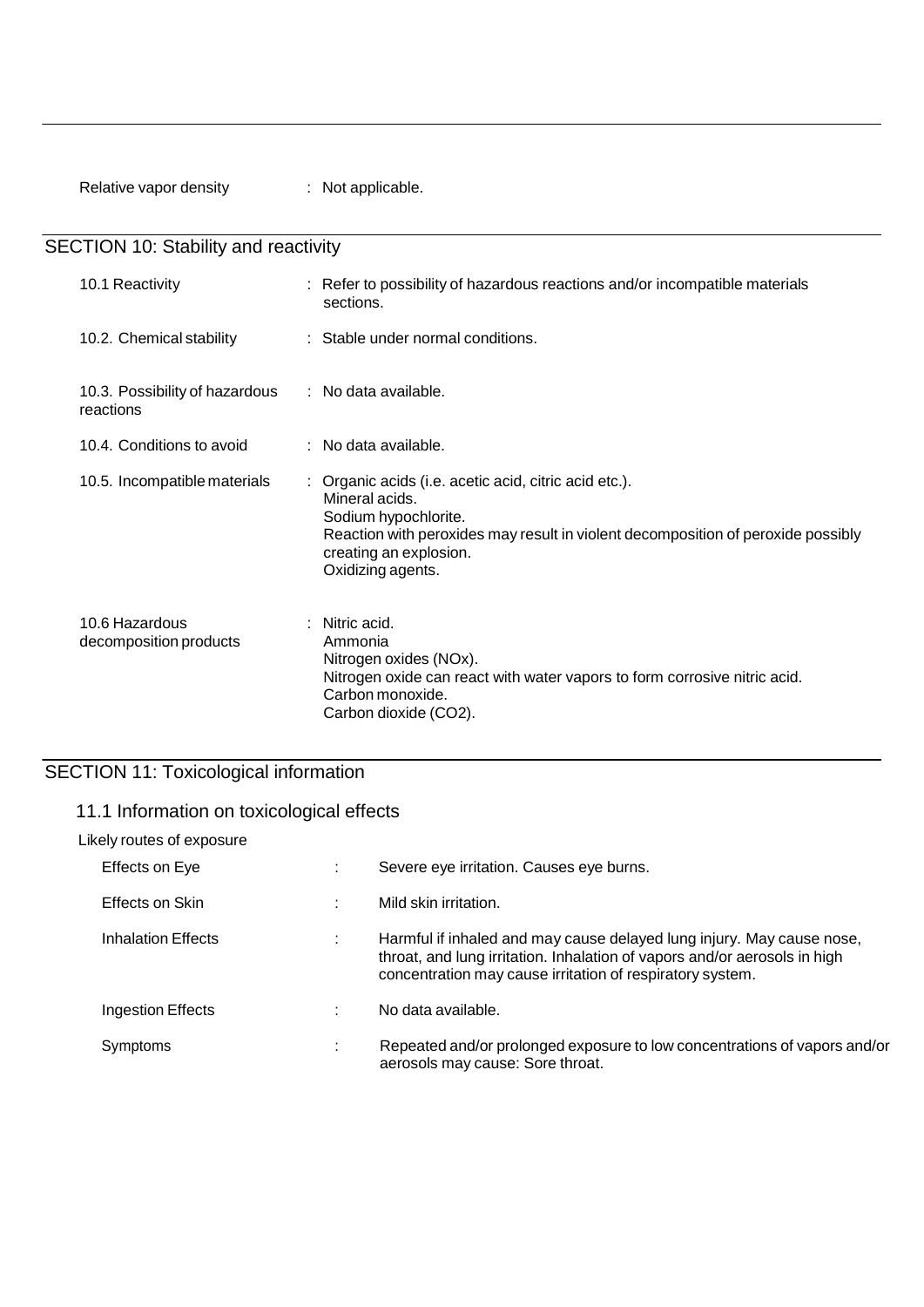## Acute toxicity

| <b>Acute Oral Toxicity</b>           | : $LD50: > 2,000$ mg/kg Species : Rat.                                                                                                                                                                                      |
|--------------------------------------|-----------------------------------------------------------------------------------------------------------------------------------------------------------------------------------------------------------------------------|
| Acute Inhalation Toxicity            | : Inhalation of aerosols of a chemically similar ma terial resulted in the d eaths of<br>rats during administration and in transient central nervous system symptoms<br>including lethargy, ataxia, tremorsand convulsions. |
| <b>Acute Dermal Toxicity</b>         | : $LD50: > 2,000$ mg/kg Species : Rabbit.                                                                                                                                                                                   |
| Skin corrosion/irritation            | : Mild skin irritation. Irritation data from similar products.                                                                                                                                                              |
| Serious eye damage/eye<br>irritation | : Severe eye irritation. Corrosive to eyes.                                                                                                                                                                                 |
| Sensitization.                       | No data available.                                                                                                                                                                                                          |

Chronic toxicity or effects from long term exposures

| Carcinogenicity                                                | $:$ No data available.                                                       |
|----------------------------------------------------------------|------------------------------------------------------------------------------|
| Reproductive toxicity                                          | : No data is available on the product itself.                                |
| Germ cell mutagenicity                                         | $\therefore$ No data is available on the product itself.                     |
| Specific target organ systemic<br>toxicity (single exposure)   | Eyes. Eye disease.<br>$\sim 100$                                             |
| Specific target organ systemic<br>toxicity (repeated exposure) | : Occular irritation tests with rabbits did not result in any animal deaths. |
| Aspiration hazard                                              | $:$ No data available.                                                       |

# SECTION 12: Ecological information

# 12.1 Toxicity

| Aquatic toxicity               | : No data is available on the product itself. |
|--------------------------------|-----------------------------------------------|
| Toxicity to other<br>organisms | : No data is available on the product itself. |

# 12.2. Persistence and degradability

No data available.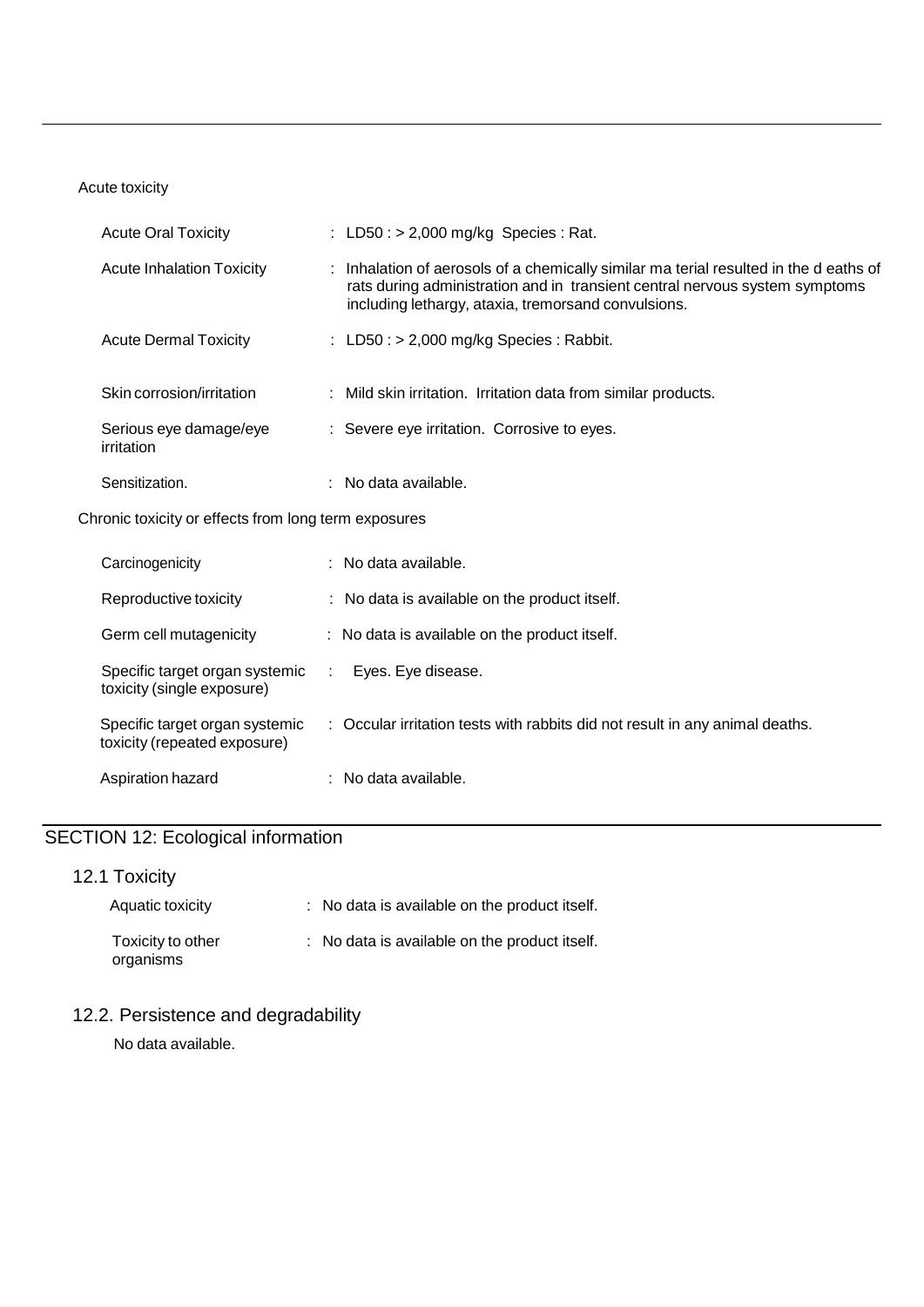#### 12.3. Bioaccumulative potential

No data is available on the product itself.

#### 12.4 Mobility in soil

No data available.

# 12.5 Results of PBT and vPvB assessment

If applicable, refer to the extended section of the SDS for further information on CSA.

#### 12.6 Other adverse effects

Information given is based on data obtained from similar substances. Very toxic to aquatic organisms, may cause long-t erm adverse effects in the aquatic environment.

| Effect on the ozone layer<br>Ozone Depleting<br>Potential | ÷ | No data available. |
|-----------------------------------------------------------|---|--------------------|
| <b>Global Warming Potential</b>                           | ٠ | No data available. |

## SECTION 13: Disposal considerations

| 13.1 Waste treatment | : Contact supplier if guidance is required. |
|----------------------|---------------------------------------------|
| methods              |                                             |

Contaminated packaging : Dispose of container and unused contents in accordance with federal, state, and local requirements.

# SECTION 14: Transport information

## ADR

Not dangerous goods

## IATA

Not dangerous goods

### IMDG

Not dangerous goods

## RID

Not dangerous goods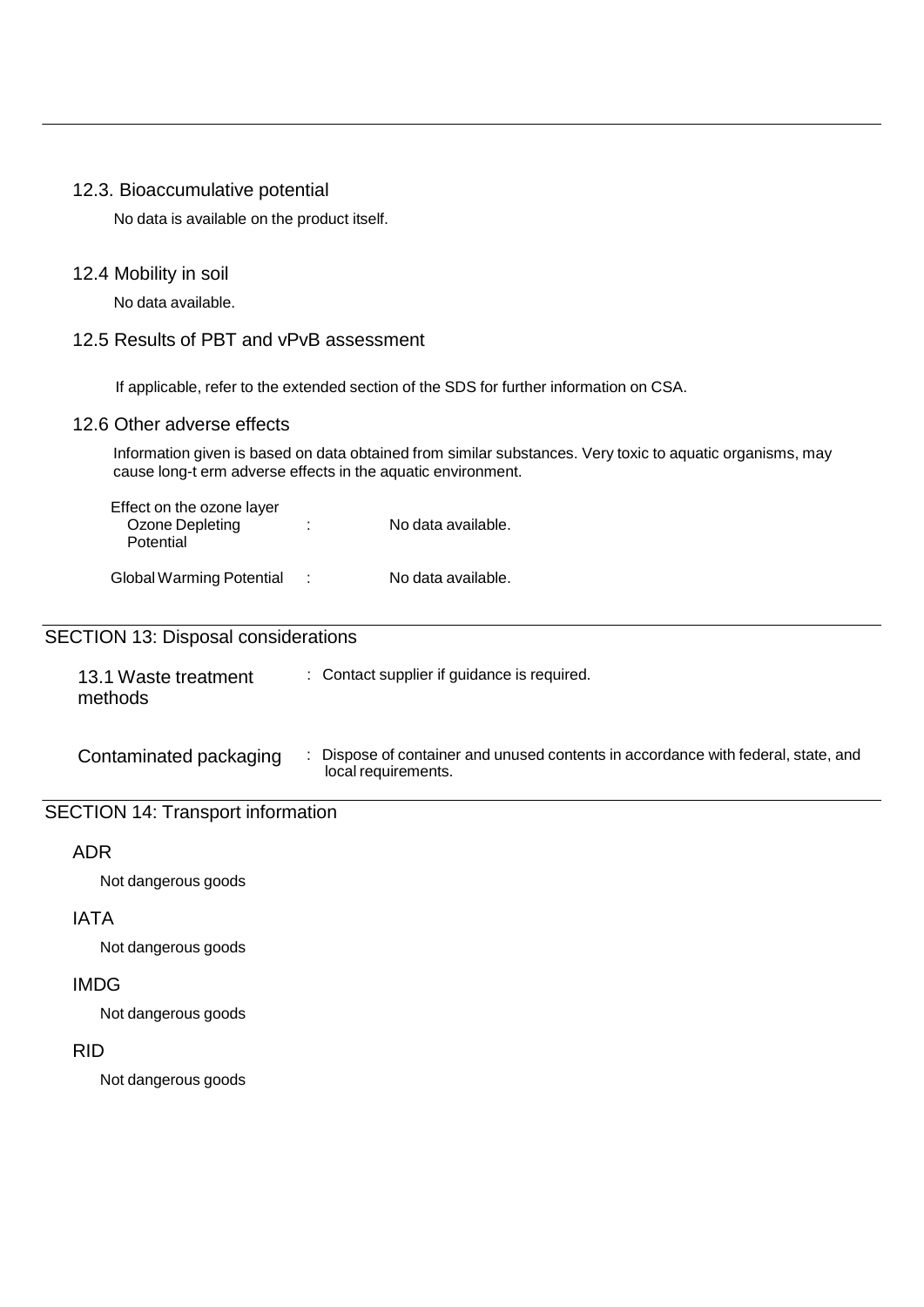Further Information

Not dangerous goods The transportation information is not intended to convey all specific regulatory data relating to this material. For complete transportation information, contact an Air Products customer service representative.

### SECTION 15: Regulatory information

### 15.1 Safety, health and environmental regulations/legislation specific for the substance or mixture

| Country     | <b>Regulatory list</b> | Notification                                                                                                         |
|-------------|------------------------|----------------------------------------------------------------------------------------------------------------------|
| <b>USA</b>  | <b>TSCA</b>            | Included on Inventory.                                                                                               |
| EU          | <b>EINECS</b>          | Included on EINECS inventory or polymer<br>substance, monomers included on EINECS<br>inventory or no longer polymer. |
| Canada      | <b>DSL</b>             | Not on Inventory. Notifications have been<br>submitted to Environment Canada.                                        |
| Australia   | <b>AICS</b>            | Included on Inventory.                                                                                               |
| Japan       | <b>ENCS</b>            | Included on Inventory.                                                                                               |
| South Korea | ECL                    | Included on Inventory.                                                                                               |
| China       | <b>SEPA</b>            | Included on Inventory.                                                                                               |
| Philippines | <b>PICCS</b>           | Included on Inventory.                                                                                               |

WGK Identification Number: : 2 - water endangering

#### 15.2 Chemical safety assessment

If this product does not contain exposure scenarios, the components in this product are either exempt from REACH, do not meet the minimum volume threshold for a CSA, or the CSA has not yet been completed.

### SECTION 16: Other information

Ensure all national/local regulations are observed.

Hazard Statements: H318 Causes serious eye damage.

Indication of Method: Serious Eye Damage Category 1 Causes serious eye damage. Calculation method

Abbreviations and acronyms: ATE - Acute Toxicity Estimate CLP - Classification Labelling Packaging Regulation; Regulation (EC) No 1272/2008 REACH - Registration, Evaluation, Authorisation and Restriction of Chemicals Regulation (EC) No 1907/2006 EINECS - European Inventory of Existing Commercial Chemical Substances ELINCS - European List of Notified Chemical Substances CAS# - Chemical Abstract Service number PPE - Personal Protection Equipment